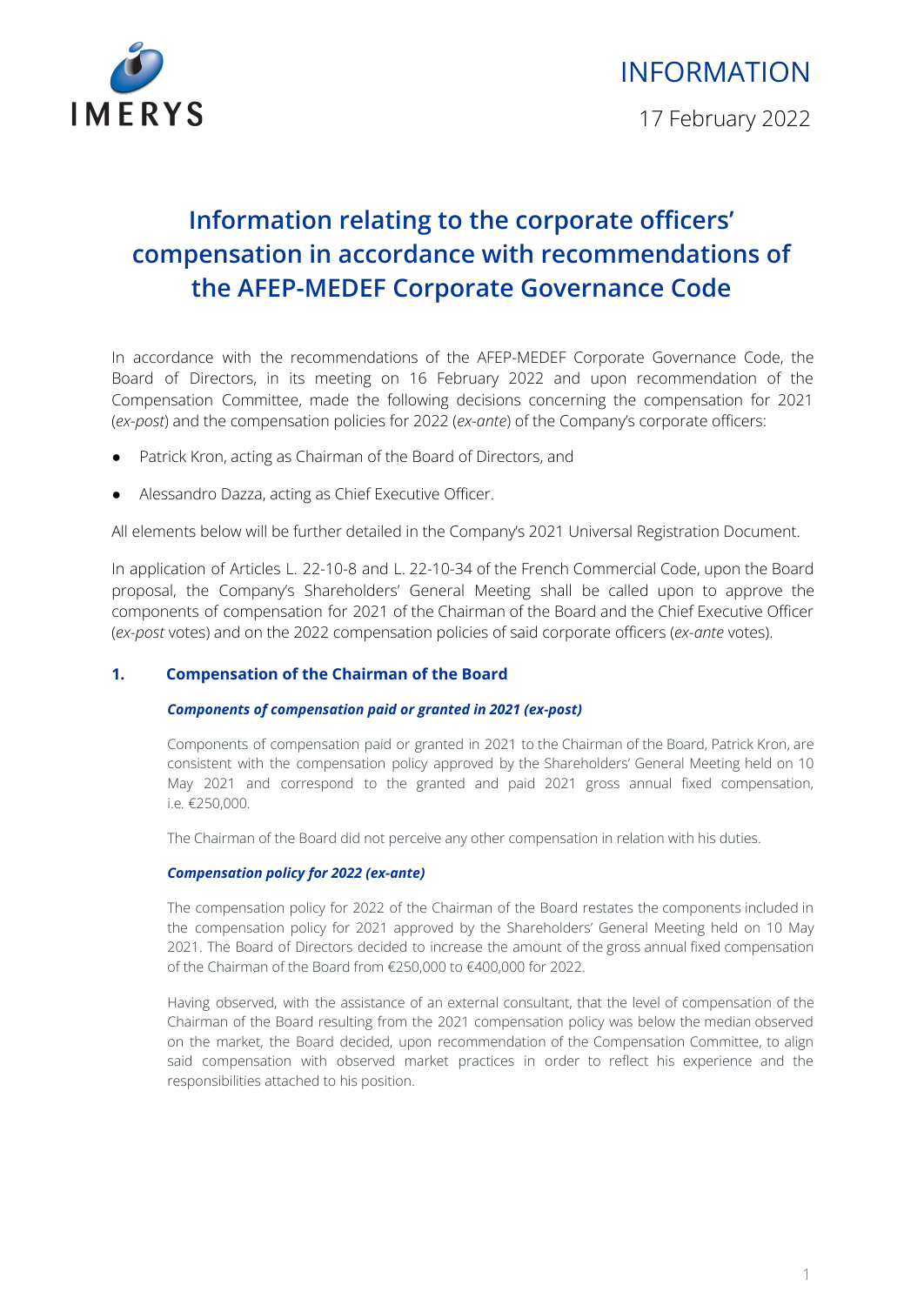

# INFORMATION

17 February 2022

## **2. Compensation of the Chief Executive Officer**

#### *Components of compensation paid or granted in 2021 (ex-post)*

Components of compensation paid or granted in 2021 to the Chief Executive Officer, Alessandro Dazza, are consistent with the compensation policy approved by the Shareholders' General Meeting held on 10 May 2021 and are detailed as follows:

- **Gross annual fixed compensation:** €800,000.
- **● Gross annual variable compensation:**
	- **paid in 2021:** €742,000, this amount having been determined by the Board of Directors in its meeting held on 17 February 2021, and paid in 2021 following the approval of the Shareholders' General Meeting held on 10 May 2021.
	- **granted in 2021:** €1,265,000, representing 158.12% of his annual fixed compensation.
		- This amound reflects the achievement of:
		- → 125% quantitative criteria;
		- ➔ a factor of 1.15 related to the individual criteria.

The payment of this amount to Alessandro Dazza is subject to the approval of the next Shareholders' General Meeting.

- Grant of 75,000 performance shares (i.e. 0.09% of the Company's share capital), representing an accounting value of €2,331,000 as of the date of grant. These shares are subject to the same financial performance conditions as those applicable to the 2021 general performance share plan granted to the Group's senior managers.
- With exception of the benefit in kind in 2021 representing an amount of €108,630, and without prejudice to the commitments given by the Company to Alessandro Dazza, concerning termination benefits, non-compete indemnity and complementary pension plan, no other compensation was paid or granted to Alessandro Dazza in 2021.

#### *Compensation policy for 2022 (ex-ante)*

The main components of the 2022 compensation policy for the Chief Executive Officer would be in line with those approved by the Shareholders' General Meeting held on 10 May 2021. Without prejudice to the generality of the foregoing, the Board of Directors has decided to amend one of the quantifiable criteria linked to economic performance, to strengthen the consideration of ESG criteria in the evaluation of the performance, given the importance of these subjects in the Group's strategy as well as to extend the benefit of company housing. Thereby:

- **Gross annual fixed compensation:** €800,000.
- **Annual variable compensation:** this amount will be determined by the Board of Directors, upon recommendation of the Compensation Committee, in the course of 2023, after having assessed the fulfillment of the quantifiable criteria linked to economic performance and the personal criteria, as follows:

#### ➔ **Quantifiable criteria linked to economic performance**

Adopted criteria are the following: current operating income (40%), free operating cash flow (40%) and organic growth in revenue (20%). The amount derived from the fulfillment of said criteria will be calculated on the basis of 110% of the annual fixed compensation. In addition, the trigger threshold, for each criteria, is set at 85% achievement of the target. If the economic targets for the year are exceeded, the amount of the variable compensation related to quantifiable criteria linked to economic performance would represent up to 137.5% of the annual fixed compensation.